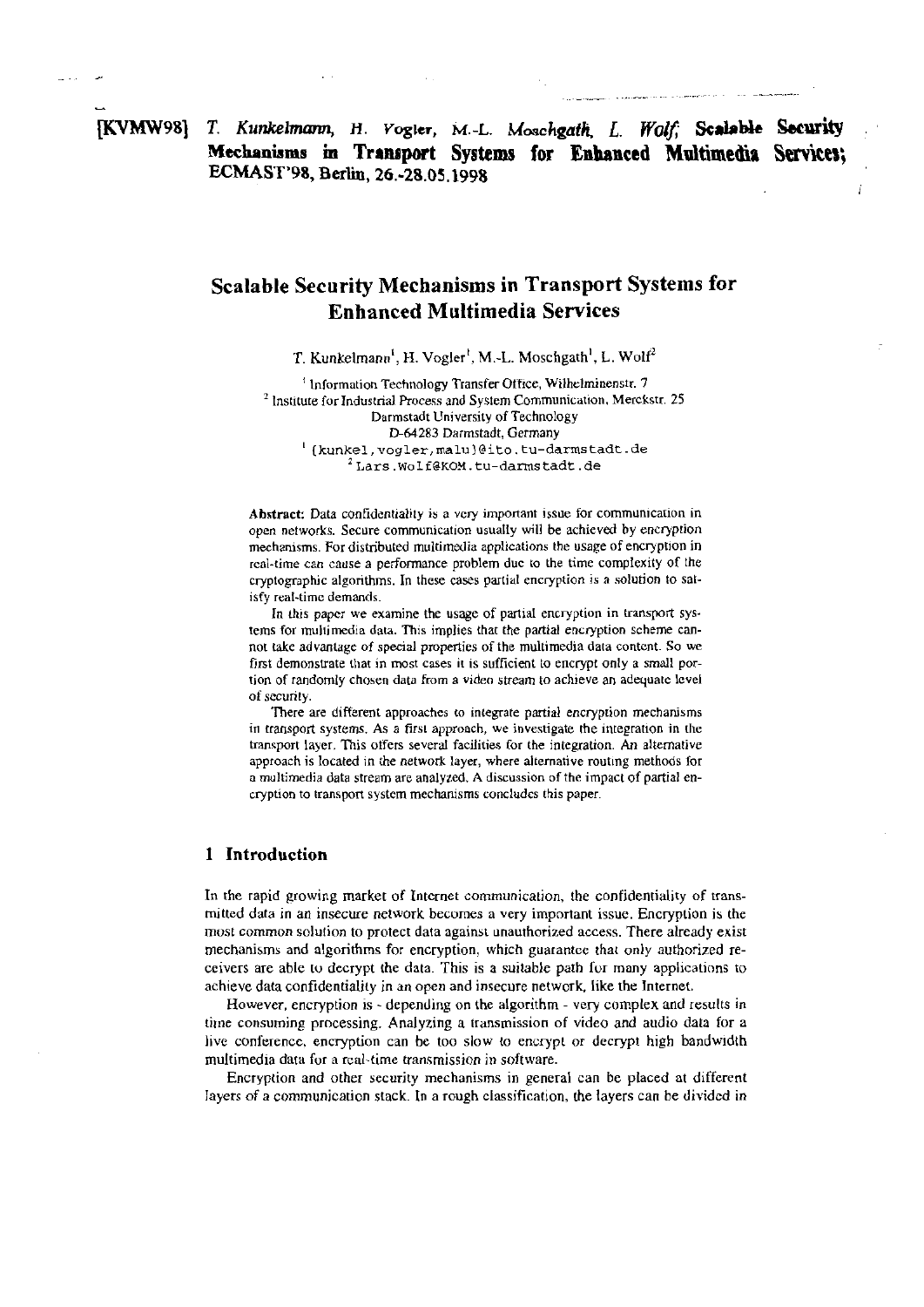network, Uansport and application layer. In lhis paper we focus on transport system aspects, since one of our main goals is to provide independence of the underlying network, and also of the application. Therefore, we propose a general approach for the security mechanisms, which, however, has the drawback of having no knowledge of ihe inherent properties of the data, so no specialized encryption mechanisms (as e.g. in  $[1]$ ) can be used.

All existing approaches of transport system encryption, enlisted in Section **3.** perform encryption for the whole data stream, which results in time consuming computation. too expensive for rcal-time multimedia data streams, as rnentioned above. In future, using more powerful CPUs or special encryption chips can improve this situation, yet, the demand for higher bandwidth of new real-time applications increases as well, e.g. by higher quality of video and audio. Besides high-end computers with perhaps support of encryption hardware, there are many desktop computer systems with low processing power, included in distrihuted multimedia applications as well. It is a too severe restriction to limit security to high performance computing systems only.

Our investigations in the context of encryption of video data indicate that it is not necessmy to cncrypt the whole data siream, instead a small amount of the data siream to he protected is sufficient for many applications. If a potential eavesdropper intercepts a transmission of vidco data and receives only some unencrypted parts, this information will he useless. This is due tu the special nature of video encoding. As a prerequisite for our security mechanisms presented in this paper, this aspect is central and will **be** discussed in detail in Section 4. Bascd on this fact, we examine two different approaches in this paper. First, we investigatc the possihility of partial encryption in transport systems, especially in transport protocols. Sccondly. we investigate the mechanism of splitting a data stream into several parts and using distinct routes for each part of the data stream. The pros and cons of these approaches are discussed in Section. 5 Concluding remarks are presented in Section *6.* 

## **2 Cryptographic Methods**

This section gives a shurl overview of methods used for cryptography and the terminology used in this domain of computer science [2].

#### 2.1 Symmetrie-Key Cryptography

Symmetric-key or secret-key cryptography uses the same key to encrypt and decrypt a message. For example, if the plaintext is denoted by the variable P, the ciphertext by C, the encryption with key x by  $E_x()$ , and the decryption with key x by  $D_x()$ , then the symmetric algorithms are functionally described as follows:  $P=D_x(C=E_x(P))$ . The problem with symmetric-key cryptography is the exchange of the secret key so that nobody can spy them.

Symmetric encryption algorithms may be furthcr divided into stream ciphers and block ciphers. Stream ciphers (e.g. RC4) are generally implemented as the exclusiveor (XOR) of the data stream with the key stream, they decrypt consequently only one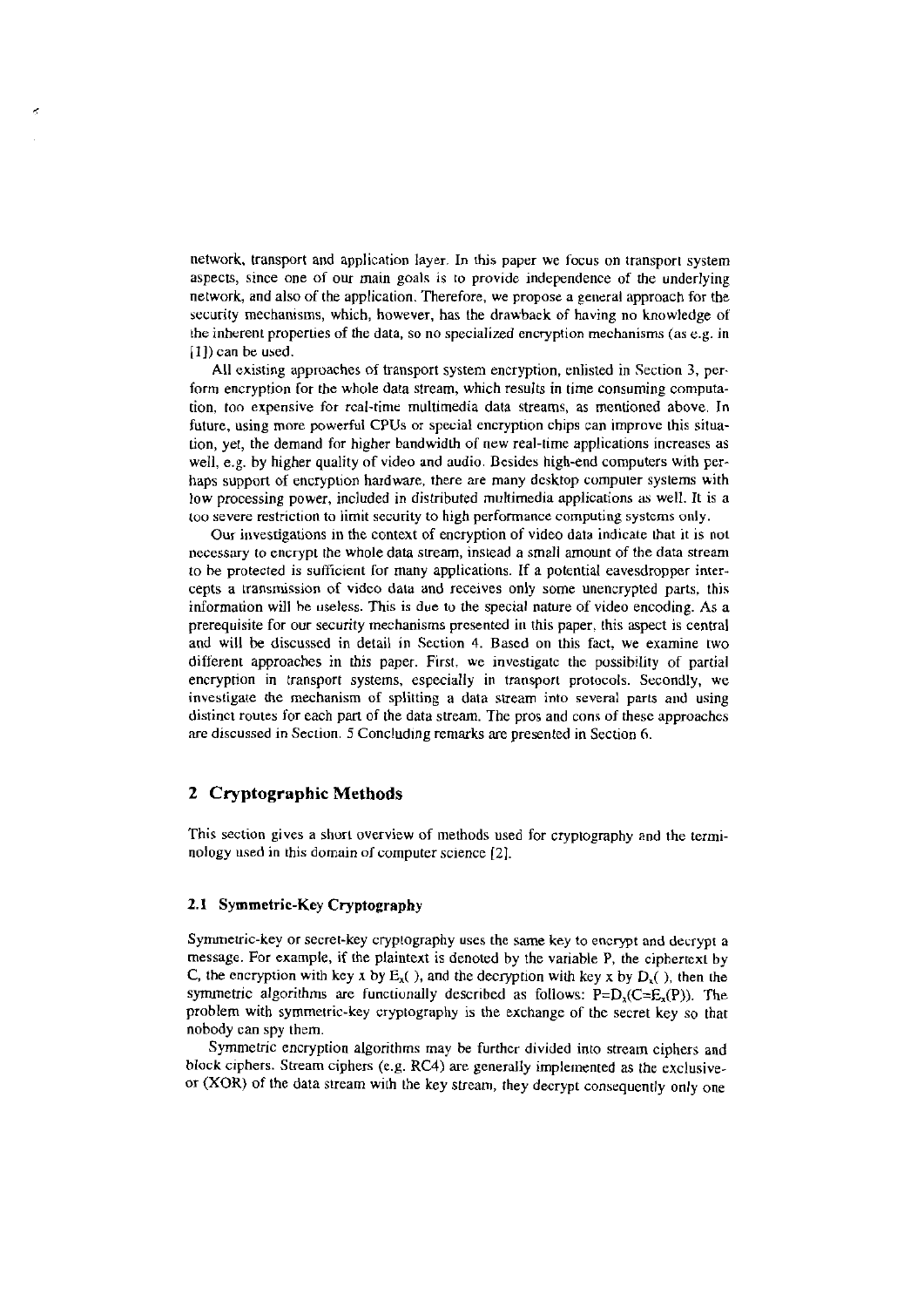bit of plaintext at a time. The security of a stream cipher is determined by the quality of the key stream. A completely random key stream with same length as the plaintext would effectively implement an unbreakable one-time pad encryption. A deterministic key stream with a short period would provide minor security. In contrast, block ciphers as the most common ciphers (e.g. DES [3], TripleDES, IDEA [4]) simultaneously encrypt a nurnber of bits (typically 64). The security of these algorithms increases with the used key length, while the performance decreases.

## 2.2 Public-Key Cryptography

Public-key cryptography was invented in 1976 by W. Diffie and M. Hellman **[5]** to solve the depicted problem of secure key exchange. With public-key cryptography, each Person gets a pair of keys, a public and a private key. The sender encrypts the plaintext with the public key of the receiver, who decrypts the ciphertext with his private key. The best known public-key cipher is RSA [6]. Further ciphers are *Digital Signature Siandard* (DSS), *EIGamal,* and *Difle-Hellman.* 

The drawback of public key cryptography is the weak performance of the algorithms. Public key rnethods usually are 100 to 1000 times slower than symmetric key methods [Z]. So they are rnerely used for *a* secure symmetric key distribution. Such a combination of both cryptographic mechanisms is called *hybrid encryption*, the symmetric key used for data encryption is usually denoted as *asession key.* 

## **3 Encryption Support in Existing Protocols**

For secure communication, some existing and proposed protocols support at least basic encryption and authentication techniques. Besides the Secure Shell protocol, which in fact is an application providing security support for other applications layered on top of it, lhe rnost common implementations and specifications of security hnctionality in transport protocols are:

- Secure Shell (SSH) (71 is a software package that provides secure login sessions and X server communication in an insecure network environment. It features strong cryptographic authentication. strong encryption, and integrity protection. Authentication in SSH is host-based; it does not perform User authentication.
- Secure Socket Laycr (SSL) **[8]** is a protocol for secure WWW connections and was originally developed by Netscape. SSL is application-protocol independent, therefore a higher level protocol can layer on top of it transparently. The protocol provides privacy. authentication and reliability.
- Real-time Transport Protocol **(RTP)** [9] intends the usage of DES as a cryptoalgorithm if the underlying protocol has no provision for encryption methods. The sender and receiver have to agree about using encryption. Authentication and integrity checks are not defined in the current RTP specification.

Packets protected by encryption are marked with a flag in the RTP header. RTP uses DES in CBC mode *(cipher block chaining* [Z]). To avoid known-plaintext at-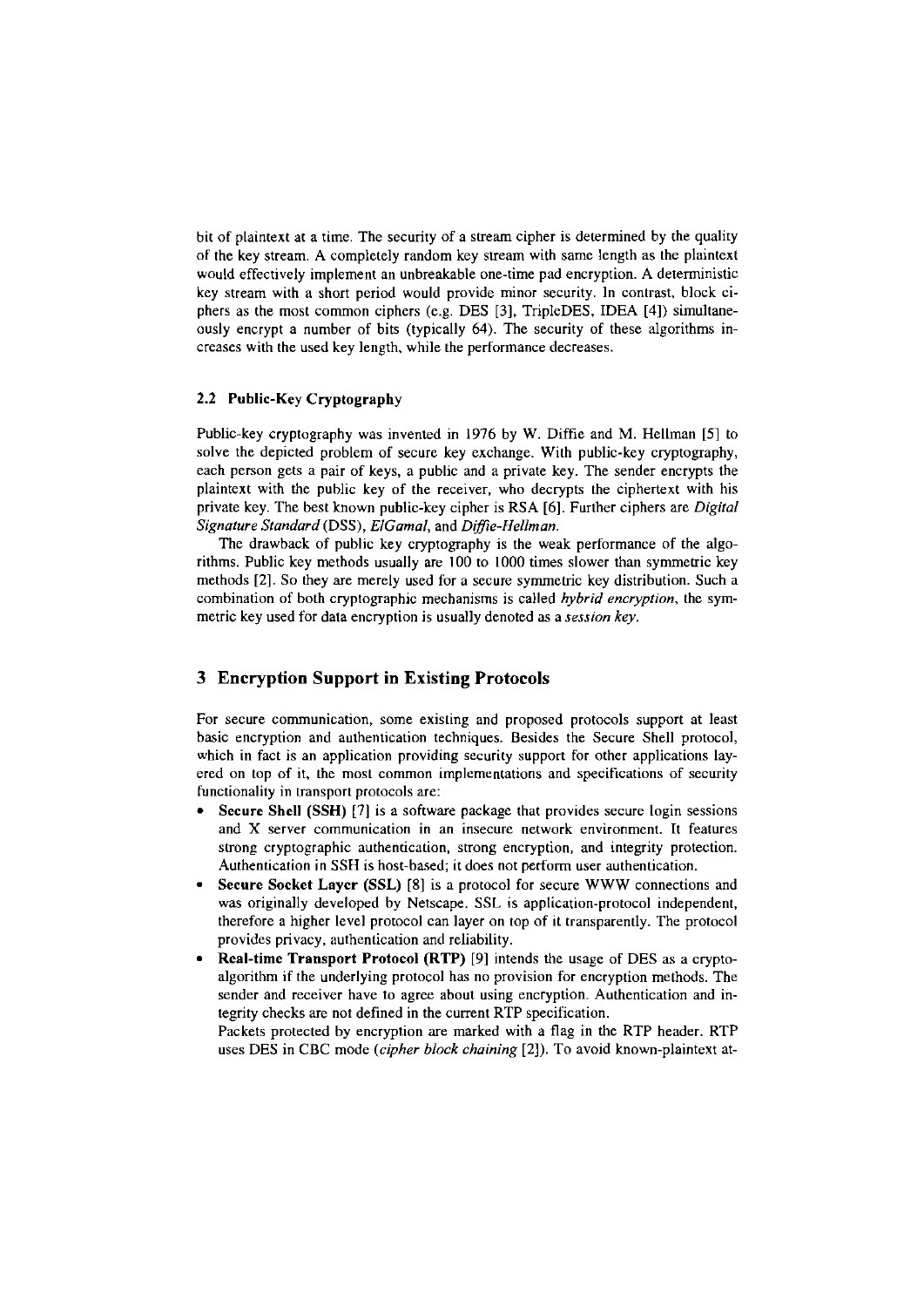Table 1: Data planes and security policies defined in the ATM Security Specification

| Plane      | end-to-end      | switch-to-switch | end-to-switch  |
|------------|-----------------|------------------|----------------|
| User       | Authentication  | Authentication   |                |
|            | Confidentiality | Confidentiality  |                |
|            | Integrity       |                  |                |
| Control    | Authentication  | Authentication   | Authentication |
| Management | Authentication  | Authentication   | Authentication |

tacks, the RTCP (real-time control protocol) packets are extended with **a** 32 bit random number, for RTP data packets this problem does not arise due to a different time stamp in each packet. By using the header flag for marking an encrypted RTP packet, this protocol can easily support a selective encryption method, which may have a granularity down to the RTP packet size.

- **IPv6:** Two extension header fields, *Authentication Header* (AH) and *Encapsulated Security Payload* (ESP) are integral parts of IPv6 [10], which have been defined by the IETF IP Security Working Group. AH provides message authentication and integrity. ESP provides message confidentiality and integrity. ESP may optionally provide authentication if an appropriate algorithm is used. There are two modes to incorporate security by an ESP header:
	- 1. **Transport mode:** The packet data consists only of encrypted payload
	- 2. **Tunnel mode:** The packet data consists of a whole IP packet (datagram). This mode allows iunneling IPv4 packets via an IPv6 subnetwork.
- **ATM:** The ATM Forum is currently defining a security standard for ATM [11]. Table 1 shows the different planes where security will be provided, and the three security policies.

The *swirch-ro-wirch* encryption **[I21** and *end-10-swirch* encryption models usually need hardware encryption support in the switches. so our proposed solution in Section 5.1 will mainly target the *end-ro-end* encryption model, since this kind of encryption is usually performed in software on a workstation.

All these protocol approaches only support encryption for the whole data stream, which results in time consuming computation, too expensive for real-time multimedia data streams if the protocol stack is implemented in software. This is especially true if the same machine performs the protocol decoding functions and also ihe decompression and display of the video streams it receives. Therefore, a solution for this problem can be achieved by using *partial encryption* methods.

## **4 Partially Encrypted Multimedia Data**

In this section we present some example snapshots of video frames, where the data stream of the video communication channel has been made panially inaccessible, e.g. by encryption. As we can see from our examples, for most applications it 1s sufficient to protect 5 to 30 percent of the data stream in order to render the video data useless.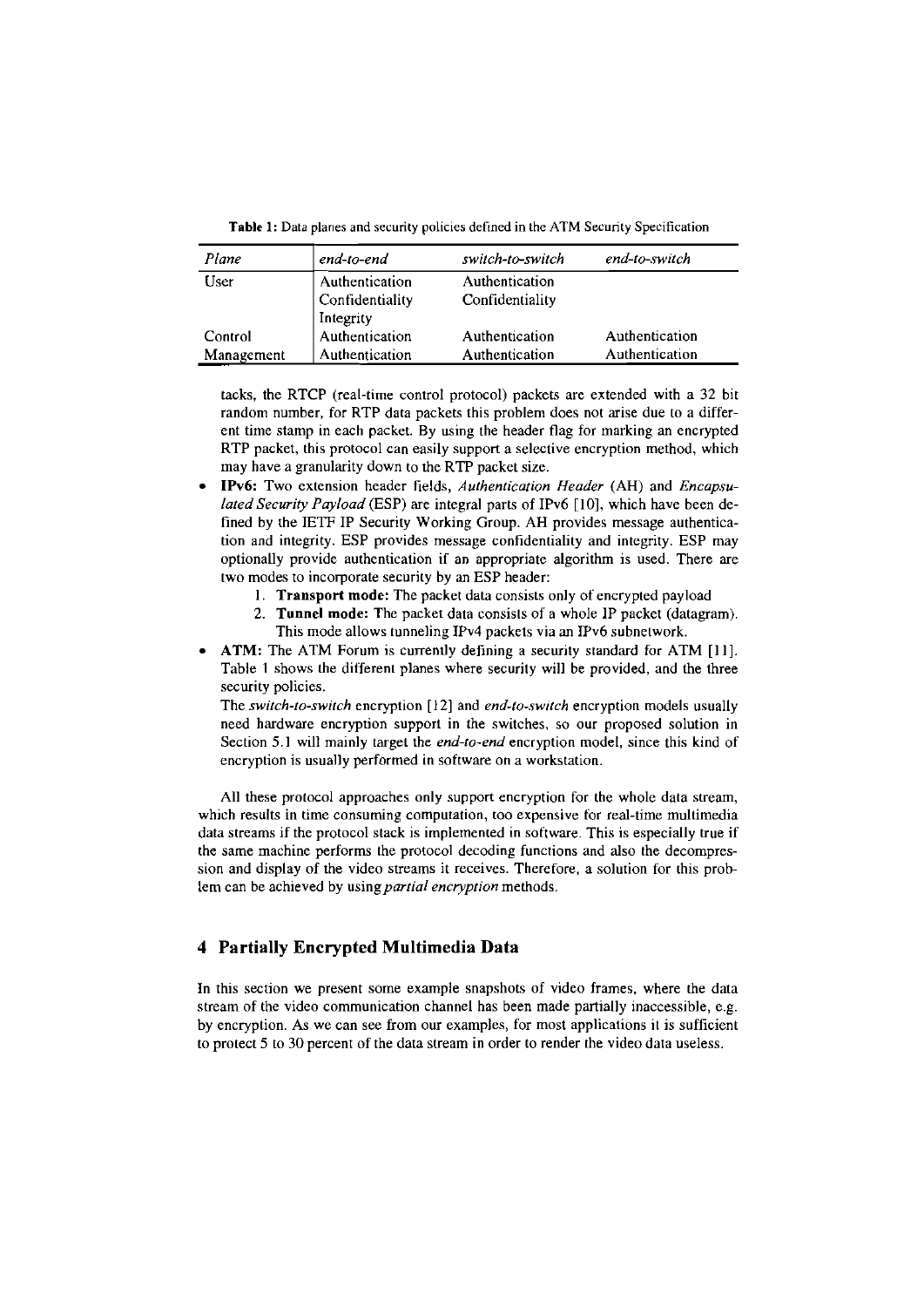To motivate partial encryption in software solulions, we first give an overview ot video applications with typical data rates oecuming there.

#### 4.1 Digital Video Formats

In today's video applications, several data formats for digital video are in use. The most common formats used together with the bandwidth they occupy are listed here.

Motion-JPEG (M-JPEG) consists of a sequence of single video frames encoded with the JPEG still image coding standard [13]. M-JPEG is used mainly for video conferencing tools due to a symmetrical expense for encoding and decoding. The drawback of M-JPEG is the high bandwidth needed. To achieve TV quality with M-JPEG video, a bandwidth of about 8 to 15 Mbit/s is needed. In some M-JPEG implementations, a bandwidth reduction is achieved by *condirional replenishment,* i.e. omitting those DCT blocks in the M-JPEG data stream with no changes to the previous frame. This leads to a bandwidth reduction of 2:1, up to 4:1 for video conferencing (talking head) scenes [14].

MPEG [I51 supports data rates of about 1.5 Mbit/s (MPEG-1 profile), which meets the possibilities of network and CD-ROM video playback. Audio and video information are multiplexed in an MPEG system data stream, where the video data occupy a bandwidth of 1.15 Mbitls for a SIF *(source input formal,* 352x240 pixels for an NTSC video source) encoded video.

Besides *I-Frames* (intracoded frames). MPEG also provides *P-Frames* (predictive frames) and *B-Frames* (bi-directional prediction), using motion compensation to reduce the amount of data. Here only the difference to a suitable data block in a neighboured frame is transmitted. This reduces the size for B-Frames to about 17 - 28 percent of the corresponding I-Frame size, leading to peaks (bursts) during the transmission of an MPEG video stream.

H.261 and H.263 [16] are standards for transmitting video data streams over an ISDN connection at data rates of  $p \times 64$  Kbit/s. Somewhat usable results for QCIF (quarter common interface format, 176x144 pixels) blw images can already be achieved with 128 Kbit/s ( $p=2$ ), the standard supports CIF images (352×288) at high quality up to 1.92 Mbit/s  $(p=30)$  bandwidth. The bandwidth for the video stream is kept constant by adapting the frame rate or the image quality at the encoder if necessary. The encoding schemes used are similar to MPEG, supporting *intraframe* and *interframe* encoding.

Network Video (nv) [17] uses wavelets as its compression technique and also condilional replenishment for data reduction. The bandwidth is 2.5 times of H.261, but the decoding effort is about 20 percent less in time. So this format becomes an alternative for computers with limited CPU performance. Due to the largely increased bandwidth the nv format impedes software decryption of a video stream in real-time.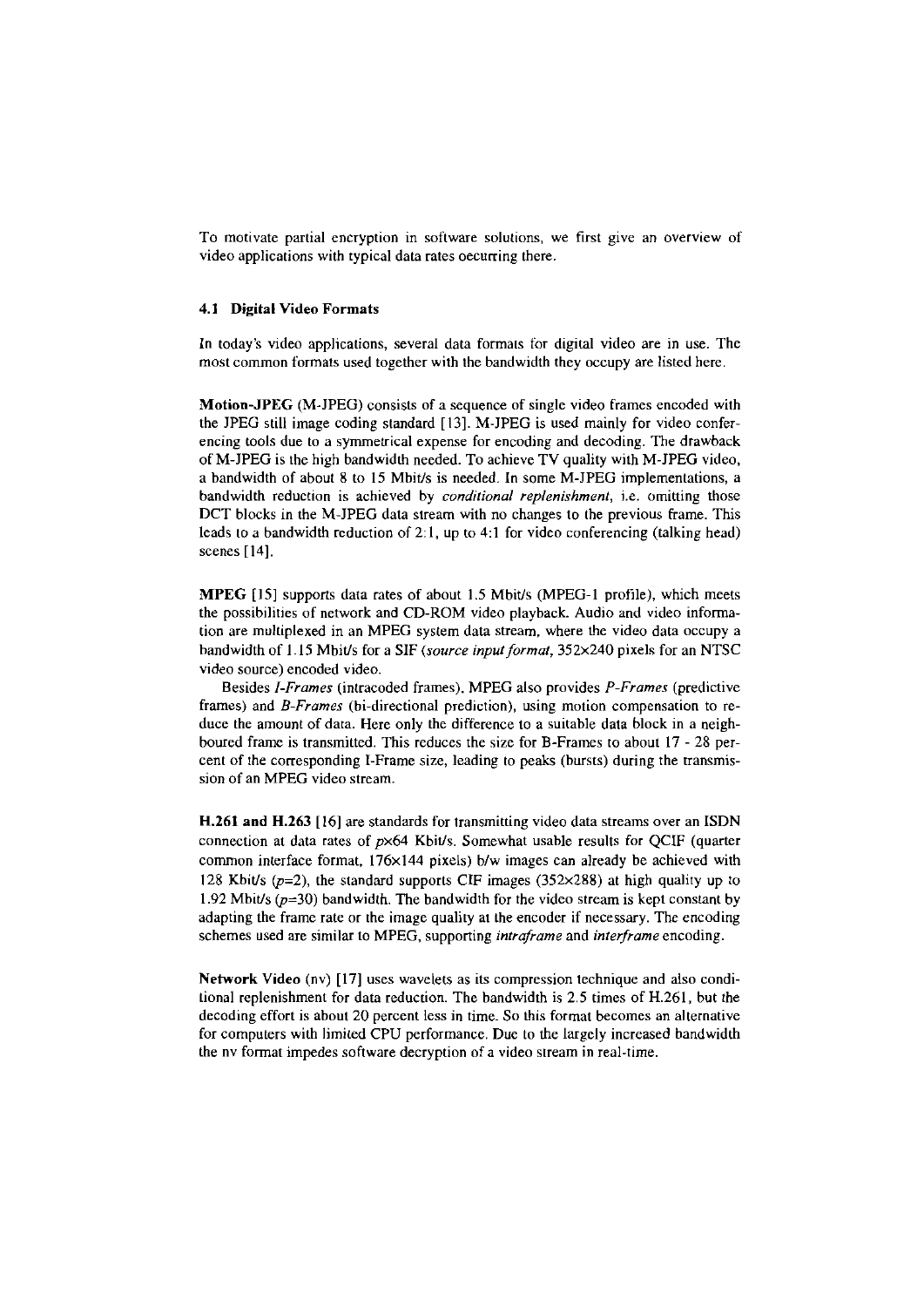Table 2: CPU utilization of different hardware Systems for **DES** encryption in software. The **MPEG** 2nd **M-JPEG** cases represent e.g. **Pay-TV** scenarios (16 - 25 fps), while the H.261 scenario describes an ISDN video conference with three video channels Open (I2 - 15 fps).

| DES CPU usage      | 1.5 Mbit MPEG | <i>2 Mbit M-JPEG</i> | 3×128 Kbit H.261 |
|--------------------|---------------|----------------------|------------------|
| Intel Pentium-100  | 86.70%        | 115.62%              | 21.67%           |
| DEC Alpha 1000/266 | 65.63%        | 87.50%               | 16.41%           |
| Sparc 20 (Solaris) | 76.01%        | $101.34\%$           | 19.00 $%$        |
| Sparc 4c (SunOs)   | 312.77 $%$    | 417.03 $%$           | 78.19%           |

#### 4.2 Performance Aspects for Encrypted Video

As pointed out in [18], modern high-performance workstations and servers are capable of playing MPEG or M-JPEG video in SlF frame formal, leaving about 20 to 60 per-Cent CPU time for other jobs when using hardware JPEG support. Without accelerator hardware this idle time decreases to 0 - 40 percent of CPU time. On most desktop workstations such a computing power is not available. Here the frame rate or the pixel resolution has to be reduced to meet the limited CPU capacity. Performance measurements on a PC (100 MHz Pentium) showed that such a system can playback about three H.261 QCIF video streams with frame rales sufficient for video conferencing.

Table 2 shows the hypothetical performance of several hardware platforms needed for decrypting video streams in software. The encryption algorithm used here is DES in an improved version of P. Karn's implementation, as it is used in the SECUDE toolkit [19] for secure multimedia communications.

For the MPEG and M-JPEG scenarios, the need for reducing the encryption effort is obvious, the slower workstations are hopelessly overloaded already with the DES decryption. For the H.261 scenario an encryption CPU usage of 20 percent implies a frame reduction from e.g. 11 to 8.8, violating the lower bounds for human image perception. Therefore partial encryption is a suitable solution also for this case.

The effort necessary for partial encryption grows linear with the encryption rate. the protocol overhead is only marginal compared to the time complexity of the cryptographic algorithm. This is confirmed by the experiments in Table 3, where some results with playback of different TV video clips and simultaneous decryption are presented. The experiments also show the gain in playback perfonnance when using panial encryption, which is expressed by an increased frame rate of about 2 to 5 fps.

#### 4.3 Encrypted Video Frame Examples

The frames presented in Figure **1** are examples from a movie with only 1 percent of the data encrypted, as it will be played by a software player protected against segmentation faults. An unmodified player (e.g. the Berkeley MPEG player [20]) will normally terminale with a core dump for such a protected MPEG stream. Although the video stream will usually look like the left example. in some rare frames a portion of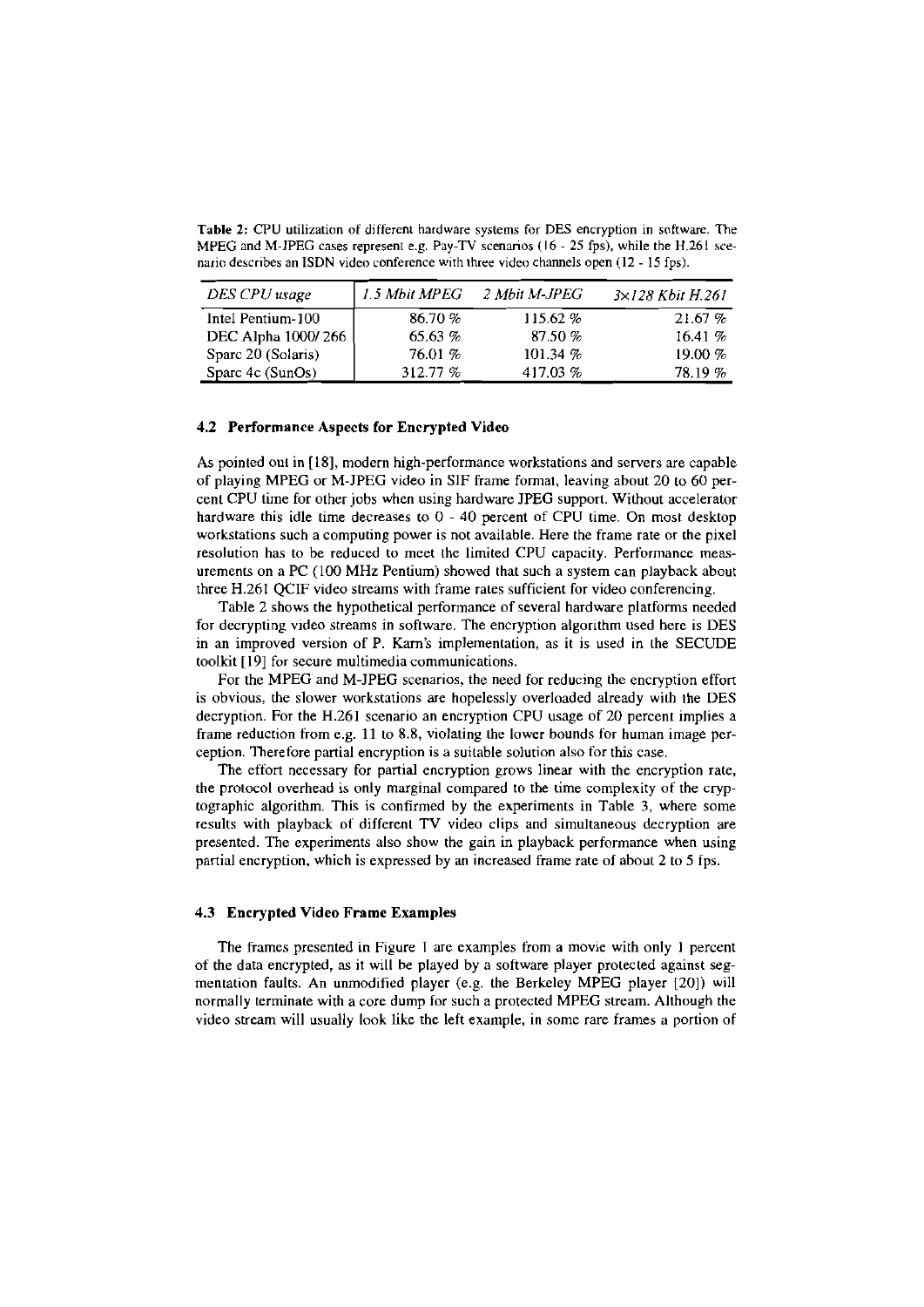Table **3:** Frame rates (fps) with full and partial encryption (25% encrypted data. UltraSparc)

| Video clip         |        |       |       | $Kbit/s$ No encryption Full encryption Partial encryption |
|--------------------|--------|-------|-------|-----------------------------------------------------------|
| Skating            | 845.1  | 20.82 | 15.14 | 19.42                                                     |
| Talk               | 628.8  | 17.86 | 12.70 | 16.56                                                     |
| Soccer             | 1259.9 | 16.94 | 10.88 | 15.43                                                     |
| Skating (I-Frames) | 1922.9 | 25.50 | 22.52 | 24.81                                                     |

the unencrypted video might **be** visible, as demonstrated in the right example.

The following example shows that for smaller image frames (e.g. QCIF formal), it is not sufficient to leave large parts of the video stream unencrypted, as in the example above where at least **99x64** = 6336 consecutive bits (with **DES** block encryption) stem from a plain **MPEG** data stream. The results of 5 percent (10 percent) encrypted data are sufficient to prevent a native playhack for QCIF video streams, as can be Seen in the example frames of Figure 2.

## 4.4 Reconstruction of Protected **Data**

With methods used in cryptanalysis, e.g. statistical and entropy evaluations [21], it may always be possible to detect those portions of a data stream which have been encrypted. However, this will be a difficult job for partially encrypted **(MPEG** or similar encoded) video streams due to the nearly redundancy-free Huffman encoding. Even if an eavesdropper knows which parts of a stream are encrypted or inaccessible, he needs a substantial effon to extract information where new frames and blocks stan. Someone who succeeded in analyzing a partially encrypted video stream might prohably reconsrruct a video frame **as** in the examples of Figure 3. Herr the non-reconstructihle protected information is set to zero (black color for this printed version, a value of Zero results in a medium green screen image for the YUV color model).

These examples motivate to protect about 25 to 30 percent of confidential video information. In some rare cases this effort might still be insufficient for the application's confidentiality demands (e.g. virtual management meetings in a worldwide oper-



Figure 1: Playback of an MPEG stream with one percent encrypted data (SIF)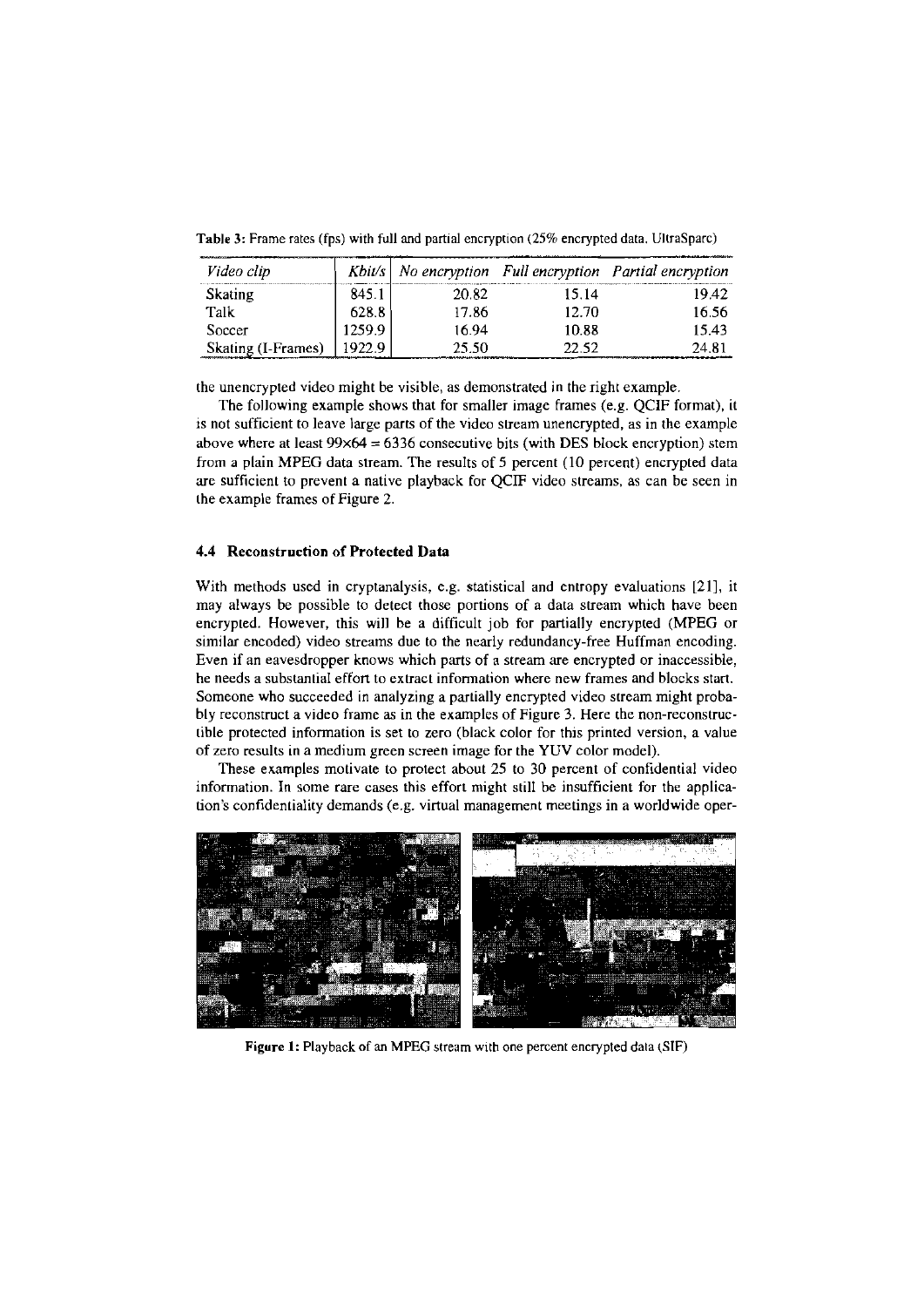ating company, which may use public networks for transport). Here it will make sense to protect the video data by application-specific encryption methods, like those presented in **[22].** 

In other scenarios, where encryption is merely used to aggravate the access for the public, e.g. video-on-demand systems, the expense for reconstructing parts of a video is out of all proportion to the fee for joining the movie broadcast legally. In these scenarios a rate of some few percent encrypted data is sufticient to fulfil all confidentiality requirements.

### 4.5 Audio **Data** in Video **Streams**

Tests with partially encrypted raw audio information show that in a range of 10 to *25*  percent encryption, the data becomes indistinct ro a human listener. Especially for music this rate lies only around 10 percent. However, with noise filters it is easy to remove the blocks of white noise produced by the encryption. So, for highly confidential video conferences it might be no good choice to encrypt only small portions of the audio data. In these Systems the audio data is usually transmitted via a separate communications channel (the MPEG format with interlaced audio is seldom used for symmetric communication), so it **is** simple to treat audio data separately from video information by the transport System. Due to the niuch smaller bandwidth (3 ro **32** Kbit for MPEG compressed [23], 64 Kbit for raw data in speech quality) the full encryption of audio channels in real-time should always be feasible in those systems.

## **5 Scalable Security in Transport Systems**

As stated in the introduction, within this paper we only consider security aspects related to transport systems i.e. network and transport layer. This approach stands in contrast to some content-based partial encryption schemes for video streams, which have been proposed in the last few years, e.g. the scalable video encryption approach of [24] for video streams based on the JPEG compresston method. In **[I]** a security method is presented, which uses DES as its encryption algorithm. The drawback of these encryption schemes is the interweaving with the content of the data (the video codec), so they cannot **be** used in a content- or application-independent way, as neces-



Figure 2: **QClF** frame wirh I, **5** and 10 percent encryption (left to right)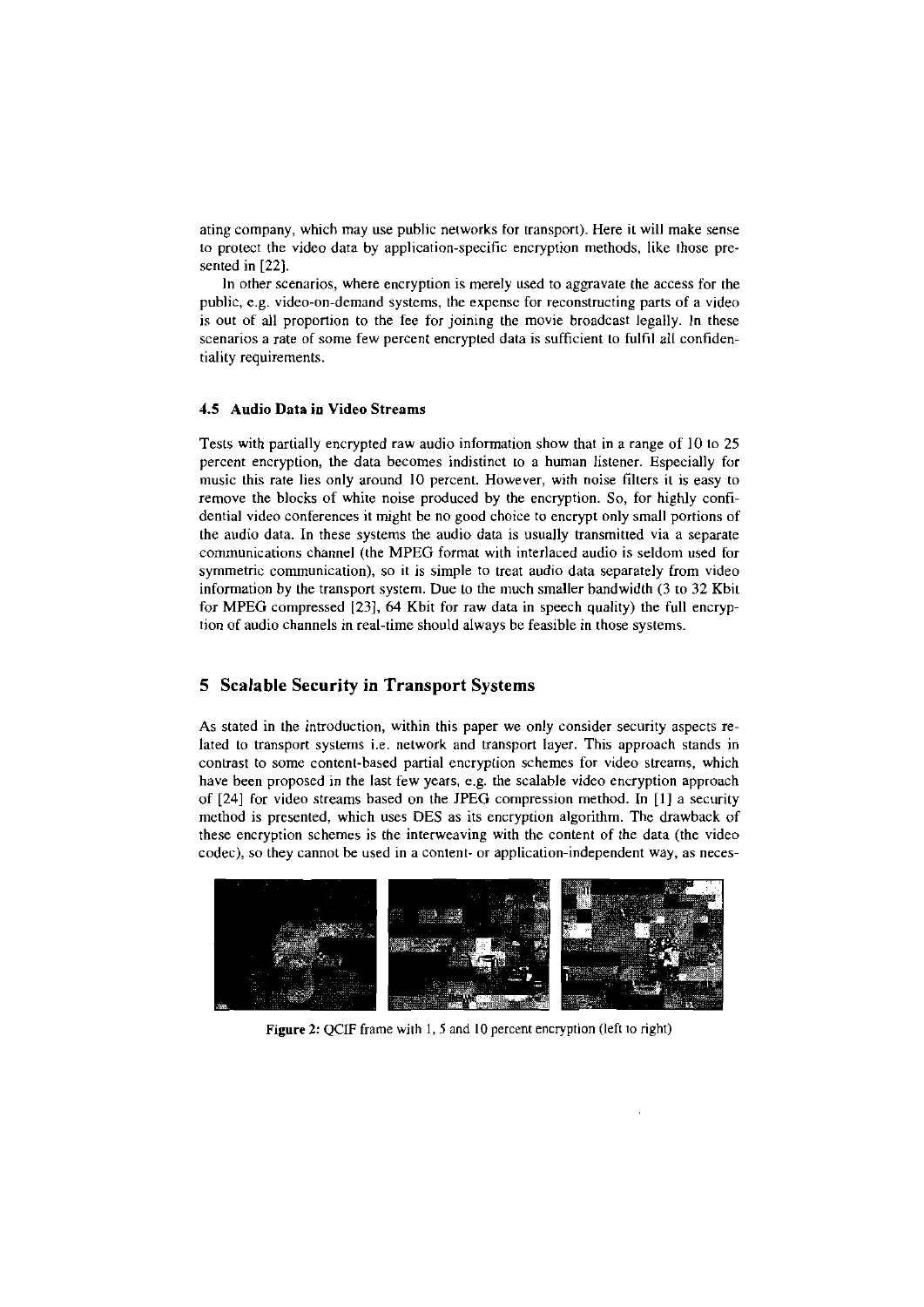sary for their usage in the transport system. Some methods, e.g. [25], need a manipulation of the video encoding/ decoding algorithm to work efficiently. A survey of partial encryption methods specialized for video data content and their domain of application can be found in **1221.** 

The concept of providing security independently from applications offers the possibility of using several existing video conferencing tools without changes. In this section we show possibilities for providing scalable security in transport systems and general aspects related to them. Our design goal is not focused on developing yet another transport protocol with inherent security facilities, rather on integrating methods in existing protocols which allow the scaling of the effort spent for encryption.

The first part of this section deals with security enhancements in the transport layer using partial encryption. In the second part we investigate mechanisms provided hy the network layer. The idea is to use distinct routes io preveni attackers from having full access to a data-stream. General aspects related to boih approaches are discussed in the third subsection.

#### 5.1 Partial Encryption in the Transport Layer

Using encryption in transport protocols is not a new idea. Several protocols **[26] [9]**  provide enhancements for security mechanisms. These protocols have in common that they use full encryption of data streams. As we have motivated, there exist scenarios where full encryption is too expensive, which leads to the idea of partial encryption. In this subsection only special issues regarding partial encryption are addressed. General aspects and security in transport protocols such as key exchange, authorization, and negotiation of encryption methods [2] are beyond the scope of this paper.

Various possibilities for partial encryption. Partial encryption within a transport protocol can either be applied hy encrypting the whole *protocol data unit* (PDU), or by encrypting only parts of a PDU. Considering PDUs we can distinguish to encrypt

- User data,
- header information or
- control information.



Figure 3: Maximal possible reconstmction for I0 (left) **and** 30 percent encryption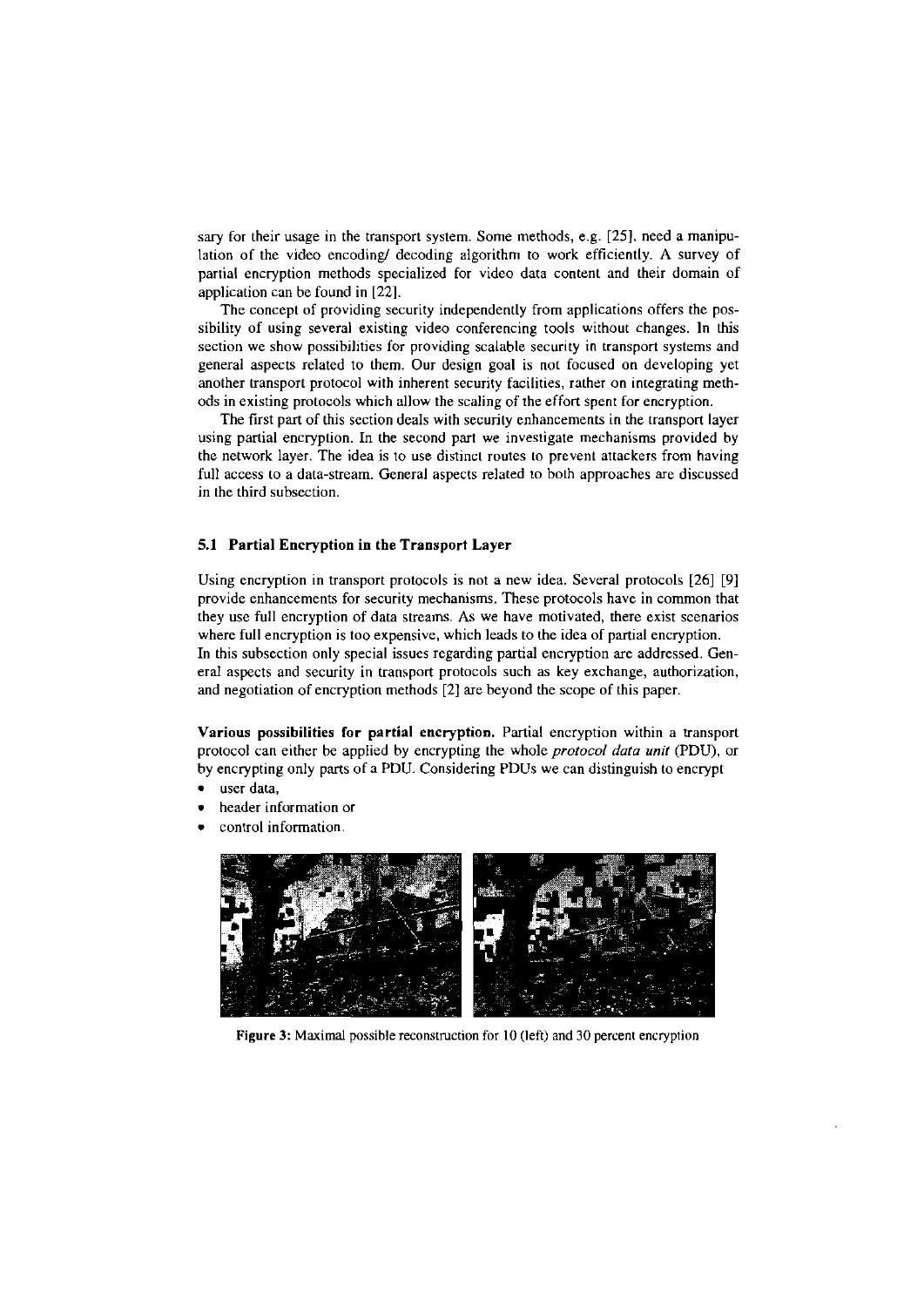Encrypting header or control information obscures the context of a data stream, so the content of the stream also gets useless. This method gives a good protection for the data with marginal encryption effort. However, the control and header information can be derived by implicit knowledge, e.g. the knowledge about an MBone conference at a certain time using RTP and the necessary header fields of the PDUs. With this implicit knowledge it is quite simple to reconstruct that kind of information. Even though encrypting header and control information might produce a lot of work for an attacker, it does not protect User data at all and therefore it only makes sense if used in conjunction with user data encryption.

**Identification of encrypted data.** The identification of encrypted data at the receiver's site is the mandatory step for the interpretation of these data. Generally speaking, two different methods for identifying encrypted user data can be distinguished:

- implicit knowledge by always using the same mechanisms (e.g. alternately 64 bits encrypted/ 128 bits plain) or
- marking of encrypted data.

Marking can be achieved by using Hags in PDUs if a whole PDU is encrypted, or by using header extensions if provided by the protocol to specify which data are encrypted.

In both cases a negotiation between participants before data transmission with partial encryption has to take place. Additionally, this offers the possibility to negotiate the rate of encryption as a scalable quality of service parameter.

Marking the encrypted PDUs is the more flexible method due to the possibility of adapting the encryption rate during transmission. On the other hand. a fixed rate with implicit knowledge of the encrypted PDUs is easier to control and produces less computational overhead.

## **5.2 Distinct Routes in the Network Layer**

As the experiments described in Section 4 illustrate, a video stream may not be decoded and viewed successfully hy users if less than 70 percent of ihe plain data is available. Based on these results, a certain degree of security can be gained if a stream of video data is splil into several substreams, which are transmitted via disjoined routes. This way, a potential attacker can access only parts of the overall information, and hence not interpret the stream.

In order to use such a scheme, several aspects must be solved, which will be discussed in this section.

**Distinct Routes.** A scheme based on separate routes only makes sense if several independent routes exist between source and destination. This need not necessarily be the case for the whole route but at least for the parts which are most critical with respect to vulnerabiliiy. Thus, the suitability of such a Scenario depends on network connectivity, e.g., for a stream between users belonging to different companies which have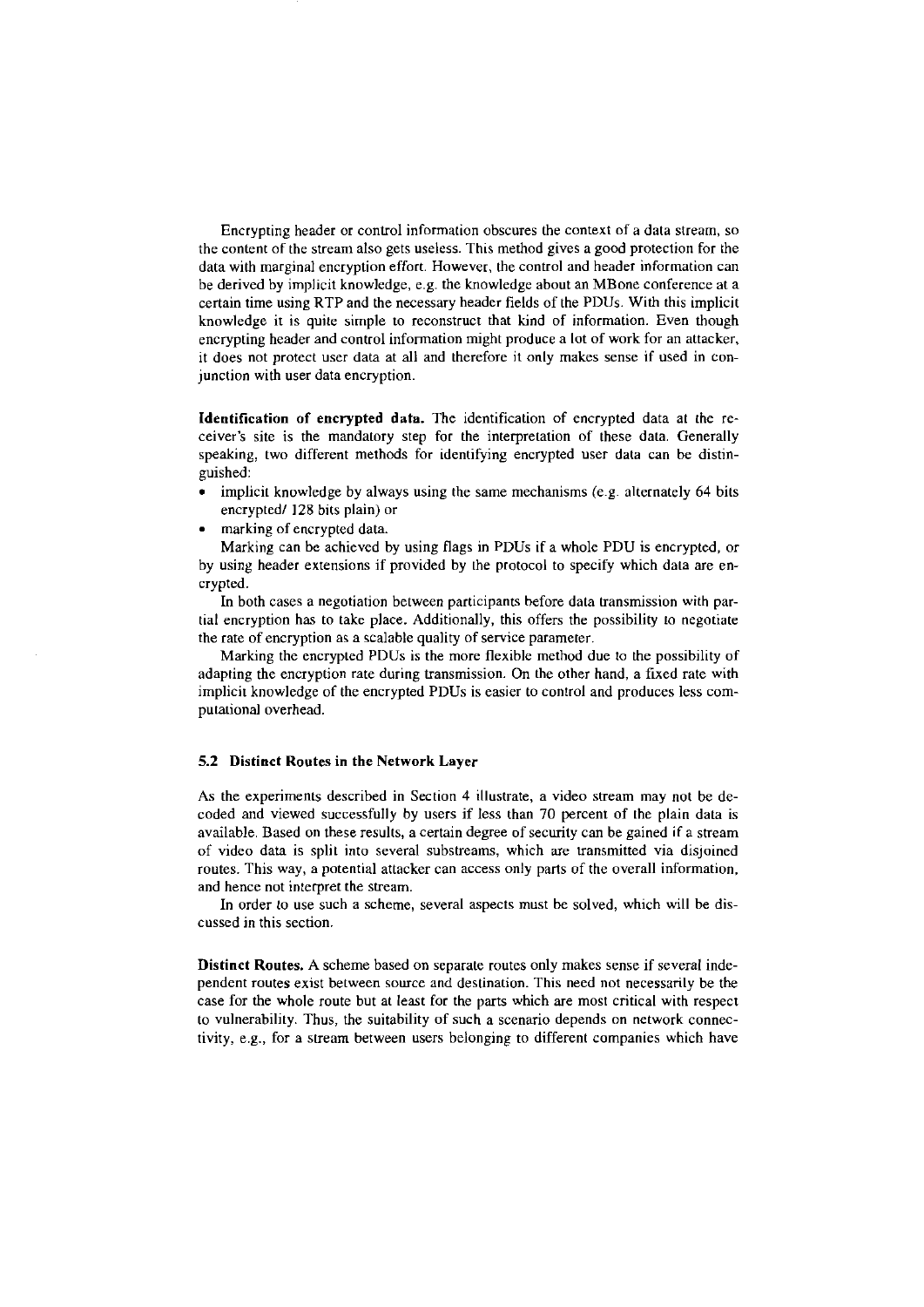corporate networks (Intranets) connected by the lnternet and where the corporate networks have several distinct conneciions to the lnternet (as illustrated in Figure 4; host B is connected to the networks  $X$  and  $Y$ ). The internal network part can be considered as secure, while for the external - critical - part, different roules exist.

Furthermore, it is necessary that the routes of substreams are disjoined. Hence, the routing methods must know about the substreams and their relations. For this purpose, group handling mechanisms **[27]** and (inverse) results from multicast routing can be applied.

**Stream Splitting.** The location where the splitting occurs has to weigh security vs. QoS provisioning. Assume we have networks, protocols, and routing mechanisms which allow for QoS-provided data transmission. The routing mechanisms check that the route chosen can provide the necessary resources. For security purposes the split should be done as soon as possible, yet. this limits the possible choices for routing decisions.

The splitting leads to various substreams which are related to each olher. Therefore, we need mechanisms to express this relationship, i.e., the single flows used to transmit a partition must be set into relation, e.g., via group parameters within a flow specification. We believe that this makes only sense if the flows are described for other purposes anyway, e.g.. resource reservation.

Before the video data can be presented to the user, the substreams must be received. reassembled, and synchronized. Especially if the substreams encounier largely different QoS, i.e., delay and jitter, the receiver must take appropriate measures, e.g., provide sufficient buffer space.

## **5.3 Common aspects of partial encryption and distinct routes**

**Forward Error Correction.** Generally, *fonvard error correction* (FEC) mechanisms should not be applied to the application layer data of streams which are transmitted via partial encryption or a distinct-route approach. The reason is that an FEC coder increases the redundancy of the transmitted data so that an attacker gets access to more information, and hence the security of the stream is reduced. Applying FEC to data which already has been partially encrypted does no harm with respeci io ihe data security.



**Figure 4:** Distinct Routes between two hosts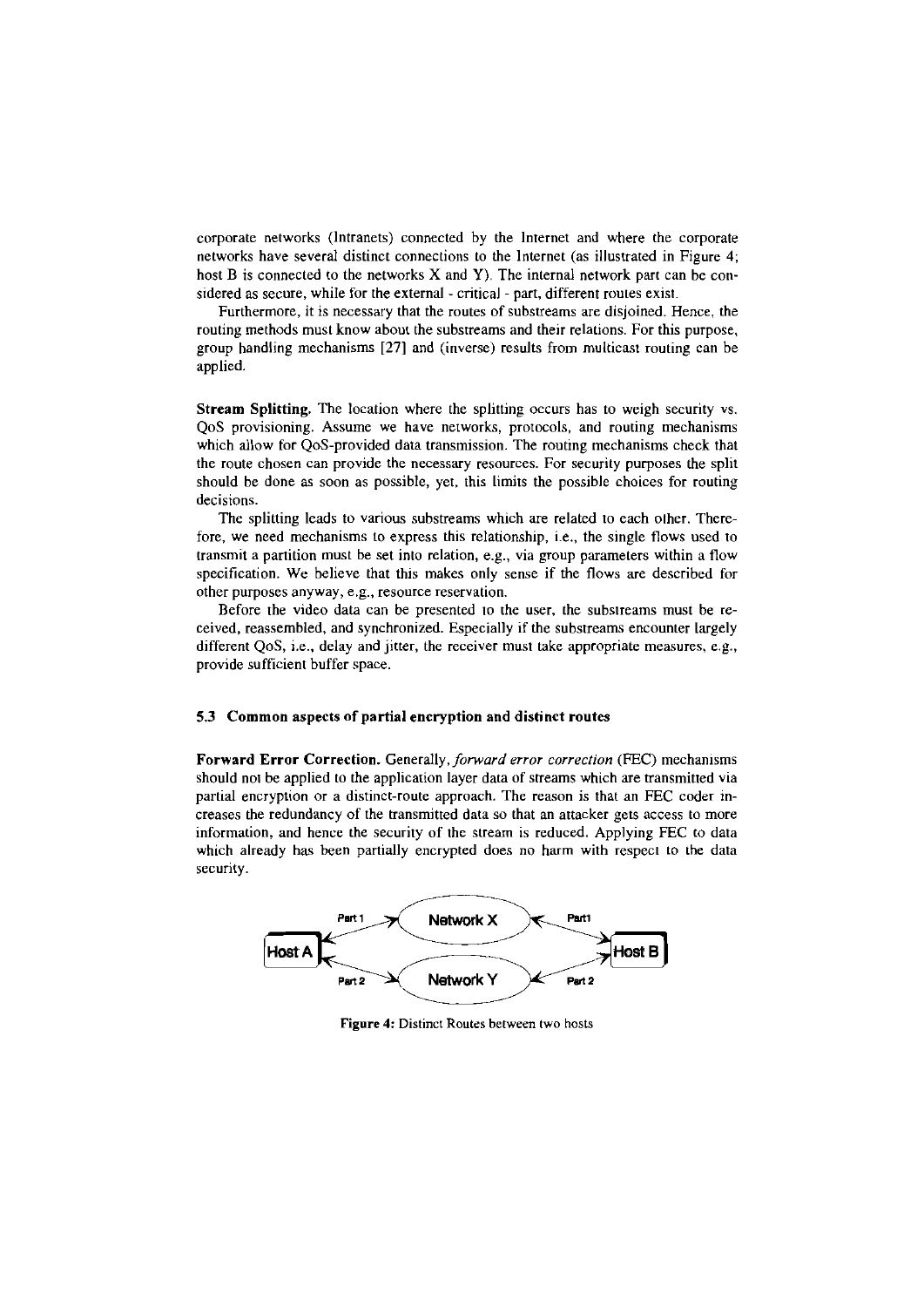Data Partitioning. Both proposed methods have in common, that a decision about partitioning the data for encryption (resp. distinct routes) has to be made. Since we provide independence from the application layer, this decision has to be made in the transport layer. This might lead to a weaker security compared with application-level encryption. For particular video streams and application scenarios, default rates can be given. The split also may be performed by a network node based on applicationprovided information about the stream's structure, e.g. as an extended flow specification. A rnore practical approach is that the application splits the stream itself into parts and specifies the relation among them. i.e., using a stream group concept as, for instance, described in **[27].** However, fhis requires support of the application.

Block **Size.** The examples in Section 4 are based on an encryption with 64 bit block size, as used in the most common secret key algorithms. The granularity of encryption is essential for data confidentiality, as the QClF example frames demonstrate. In case of encryption for whole PDUs or when using distinct routes, this granularity may get too large. In the distinct routes approach an eavesdropper only has access to a maximum of 50 percent of the data. This guarantees a sufficient level of security, although the "encryption block size" is equal to the PDU size. Nevertheless. in this approach a whole frame may be visible at once for an eavesdropper.

To achieve the same level of secunty when protecting whole PDUs, the encryption rate has to be increased.

Multicast. Another question concerns the applicability for multicast transmission. The difficulty arises due to the idea of multicast is inverse to the hereby discussed distinct routes approach, since multicast should use the same route for data transmission towards various targets as long as possible. The partitioning approach can only be used for the distinct routes concept if various routes through the backbone exist such that distinct routes are used in a multicast fashion.

Using partial encryption along with multicast transmission, the same problems as with full encryption and multicast arise. Since no distinct treatment for the different participants of the multicast session is possible, only one shared key can be used within the multicast group. This implies that all encrypted packets of a data stream have to be encrypted with a session key. Using a session key within a multicast group has to be negotiated during the key exchange phase before the transmission, and coordinated when using the encryption protocol **[28].** An alternative concept provides IOLUS **[29],** which limits the attendance of a multicast session to groups of known users, but for which the partial encryption approach also makes sense due to a frequently decryption and re-encryption at different network nodes in the IOLUS System.

## **6 Concluding Remarks**

In this paper we showed that partial encryption can guarantee an overall sufficient level of data confidentiality for most video transmissions. Even with an encryption rate of 10 percent a video stream gets useless without the matching decryption key.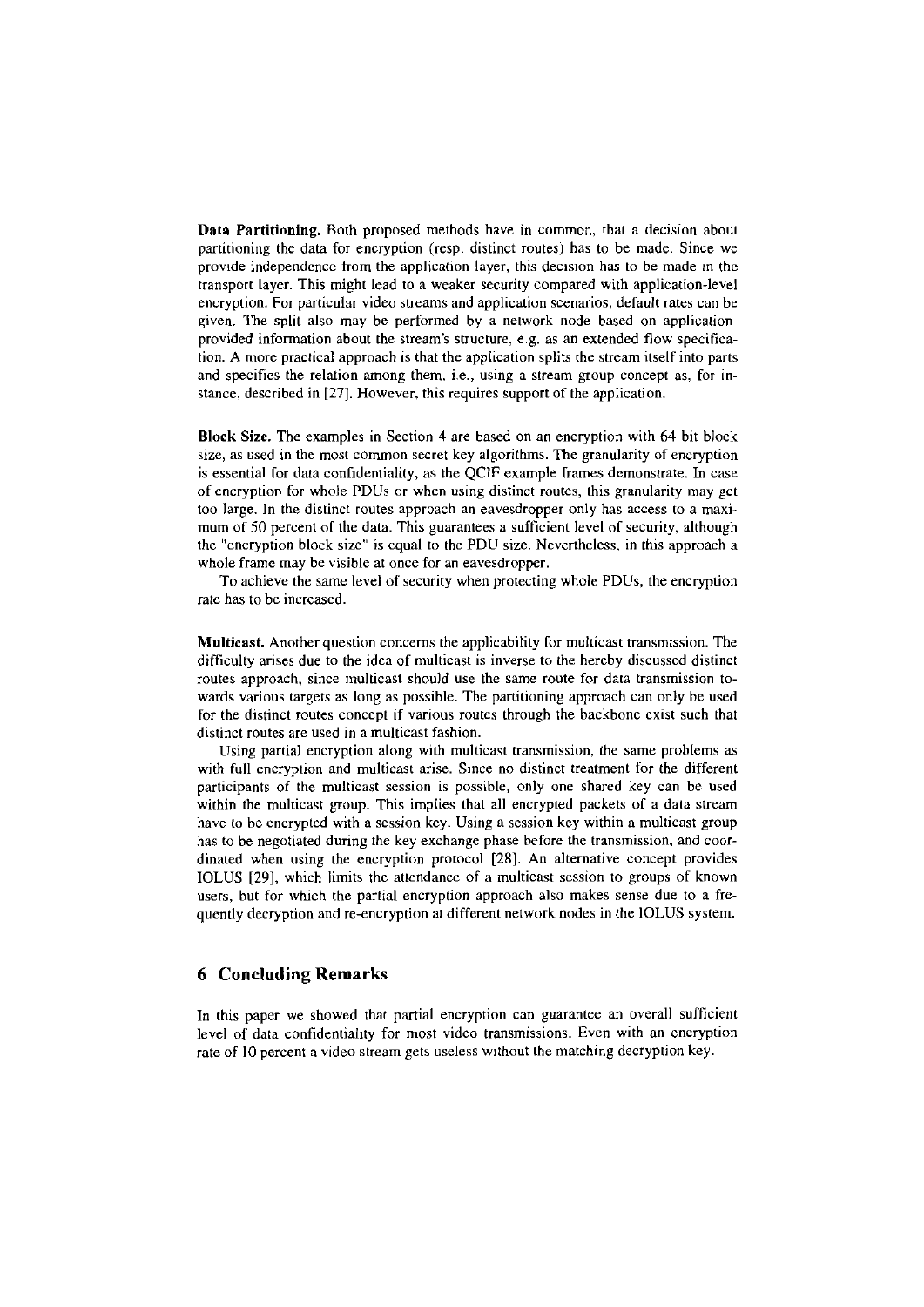Based on these observations we discussed different methods for integrating the partial encryption approach into existing transport systems. The advantage of such an approach over complete encryption is the reduced processing load necessary for realtime video applications.

The approach to split a video stream into substreams and transmit them via distinct routes can be applied in some network and application scenarios and can yield improved security with no additional processing load. Yet, it leads to various questions and difficulties of network design which need further studies and its suitability has to **be** investigated in detail.

Raw audio information should be treated different from compressed video information of the partial encryption mechanism due to the high redundancy inherent to this kind of information. An opportunity for partial encryption methods may give MPEG audio compression **1231** which tries to minimize the redundancy of audio information in the data siream, so partial encryption can be a choice for it, too.

To achieve a scalable OoS parameter for security we propose to integrate partial encryption mechanisms in the transport layer. This approach can be integrated without major changes to the transport System. With partial encryption we offer a new method for a QoS-driven scalable security mechanism. This QoS parameter is applicationindependent and can be adapted to the security needs during the data transmission.

## **References**

- [1] J. Meyer, F. Gadegast: *Securitymechanisms for Multimedia Data with the Example MPEG-1-Video. http://www.powerweb.de/mpeg/doc/secmeng.ps.gz, 1995*
- [2] B. Schneier: *Applied Cryptography.* 2nd Edition, ISBN 0-471-11709-9, John Wiley, New York. 1996
- [3] National Bureau of Standards: *Daia Encyplion Siandord.* FiPS 46, Government Printing Service, 1977
- [4] X. Lai: *On the Design and Security of Block Ciphers*. ETH Series in Information Processing, 1, H. Gorre Verlag, Konstanz, 1992
- [5] W. Diftie, M.E. Hellmann: *New Direciions in C,yptography.* IEEE Transactions on Information Theory, 6, **pp.** 654-654, 1976
- [61 R. Rivest, **A.** Shamir, L. Adleman: *A Methodfor Obroining Digit01 Signoiures ondpublic Key Cyprosysrems.* Communications of the ACM, 21(2), **pp.** 120.126. 1978
- [7] T. Ylönen: *The SSH (Secure Shell) Remote Login Protocol.* http://www.cs.hut.fi/ssh/RFC, 1995
- [8] A.O. Freier, P. Karlton, P.C. Kocher: *The SSL Protocol Version 3.0. ftp://ietf.org/internet-drafts/draft-ietf-tls-ssl-version3-00.txt.* 1996
- [9] H. Schulrrinne, S. Casner, R. Frederick. V. Jacobson: *RTP: A Transport Prolocolfor Real-Time Applicorions.* RFC 1889, 1996
- (I01 T. Aalto: *IPv6 Aulheniicorian Heoder ondEncapsuloledSecurify Poylood.*  **http://www.tcm.hut.fi/Opinno~ik-l10.551/1996/ahesp.html,** 1996
- [11] ATM Forum: *Phase I ATM Security Specification (3rd Draft)*. ATM Forum BTD-SEC-01.03, 1997
- [I21 J. Gray, A. Kshemkalyani. M. Matyas et *al.:ATMCellEncyplian andKey Updoie Synchronizalion.* Telecommunication Systems Joumal, Vol. 7(4), pp. 391-408, 1997